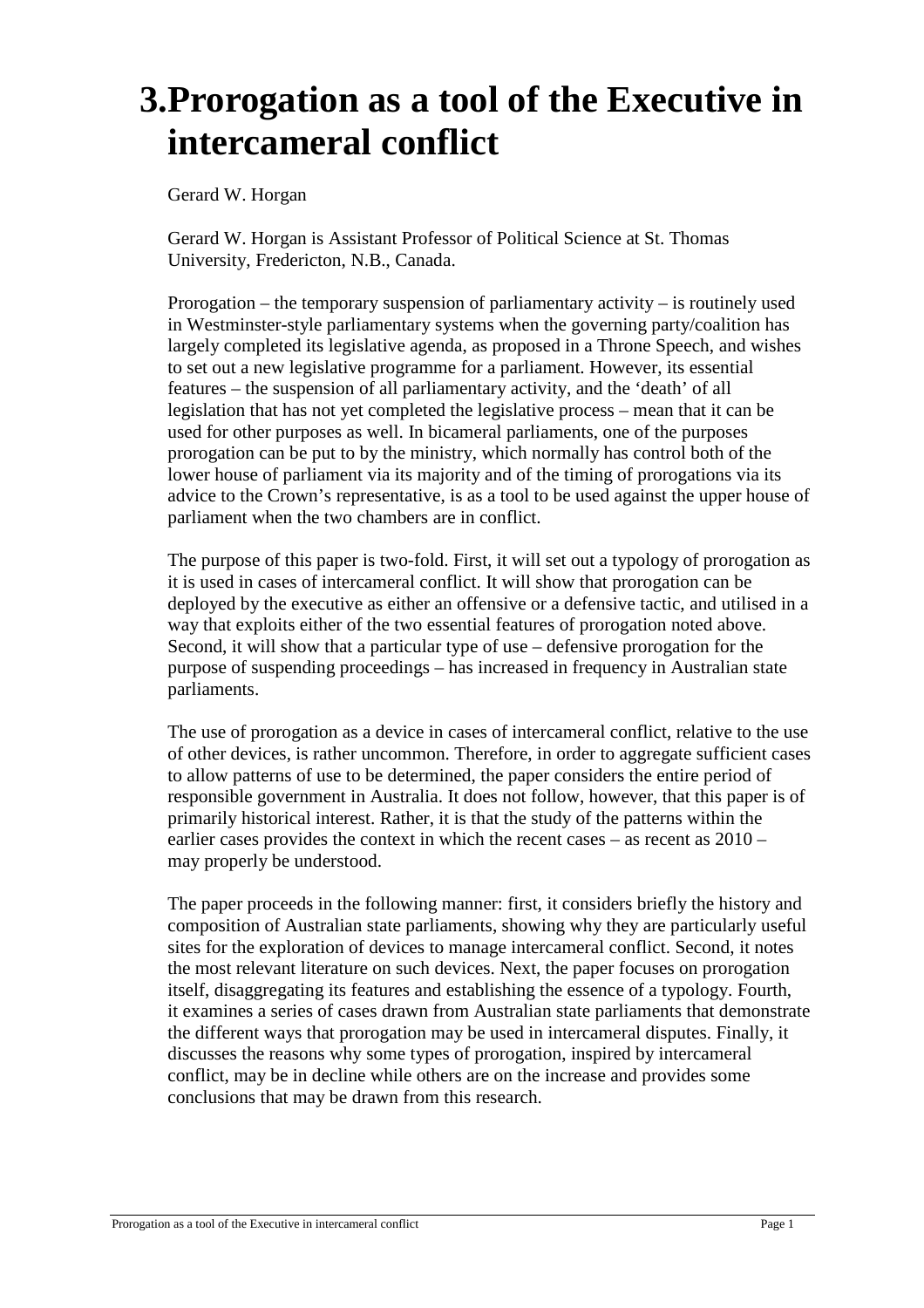# **Introduction**

#### **Bicameralism in the Australian States**

Bicameralism was a ubiquitous feature of the six Australian state parliaments when these were constituted as sites of 'responsible government' on the Westminster model, in the latter half of the 19th century. With the exception of Queensland, which abolished its second chamber in 1922, they remain bicameral.2 The second chambers were commonly designed to complement the first chambers: while the latter were normally constituted on principles of majoritarian democracy, the former were usually constituted on some variant of a non-majoritarian principle.

A variety of methods were used – appointment, restricted franchises, malapportionment among constituencies, etc. – to establish and maintain second chambers as a site for the representation of the more conservative elements of society. At the time of their institution, the House of Lords at Westminster was still selected primarily on the hereditary principle, and had not yet been subjugated to the House of Commons. As a result, whether the members of these upper houses were selected via nomination, or via election on a restricted franchise, they considered themselves to be legitimate rivals to the members of the lower chambers. Therefore, given both the differing compositions between the corresponding upper and lower chambers, and each chamber's sense of its own legitimacy, frequent conflict between the chambers was inevitable: as Waugh notes, they were 'designed to disagree' (Waugh 2006, p. 185).

As Stone has shown, while the state upper houses were democratised in the latter half of the 20th century, shedding their roles as conservative checks on the lower chambers, they did not evolve as replicas of their corresponding lower chambers (Stone 2002; Stone 2008). As a result, not only have they enhanced their own legitimacy, but they have 'become increasingly active and credible' as legislative institutions (Stone 2008, p. 176). While there continues to be a degree of diversity among the upper chambers, as a group they exhibit features that qualify them as examples of 'strong bicameralism', as defined by Lijphart (Stone 2002).3 As such, they are particularly apt sites for the study of intercameral conflict.

#### **Conflict Resolution Mechanisms**

Given that conflict between the chambers was anticipated to be a normal feature of their parliaments' operations, some states adopted mechanisms from the beginning to avoid 'deadlocks'4 in their parliaments, while others adopted such measures later (Waugh 2006, p. 187ff). For the nominated upper houses of New South Wales (NSW) and Queensland, the solution was the appointment of sufficient new members to the house to bring it into line with the lower chamber. Western Australia (WA) was an outlier initially, inasmuch as its nominated second chamber was instituted with a fixed-size membership in 1890. For the elected upper chambers of South Australia (SA), Victoria (VIC), and Tasmania (TAS), and for WA after nomination was replaced in 1893 by election, only the gradual replacement of the membership via election could alleviate an irresolvable dispute.

Beyond the 'swamping' of nominated upper chambers, Waugh documents the use of a variety of mechanisms that have been, and in many cases still are, used at both the state and federal orders of government to resolve, or at least attempt to resolve,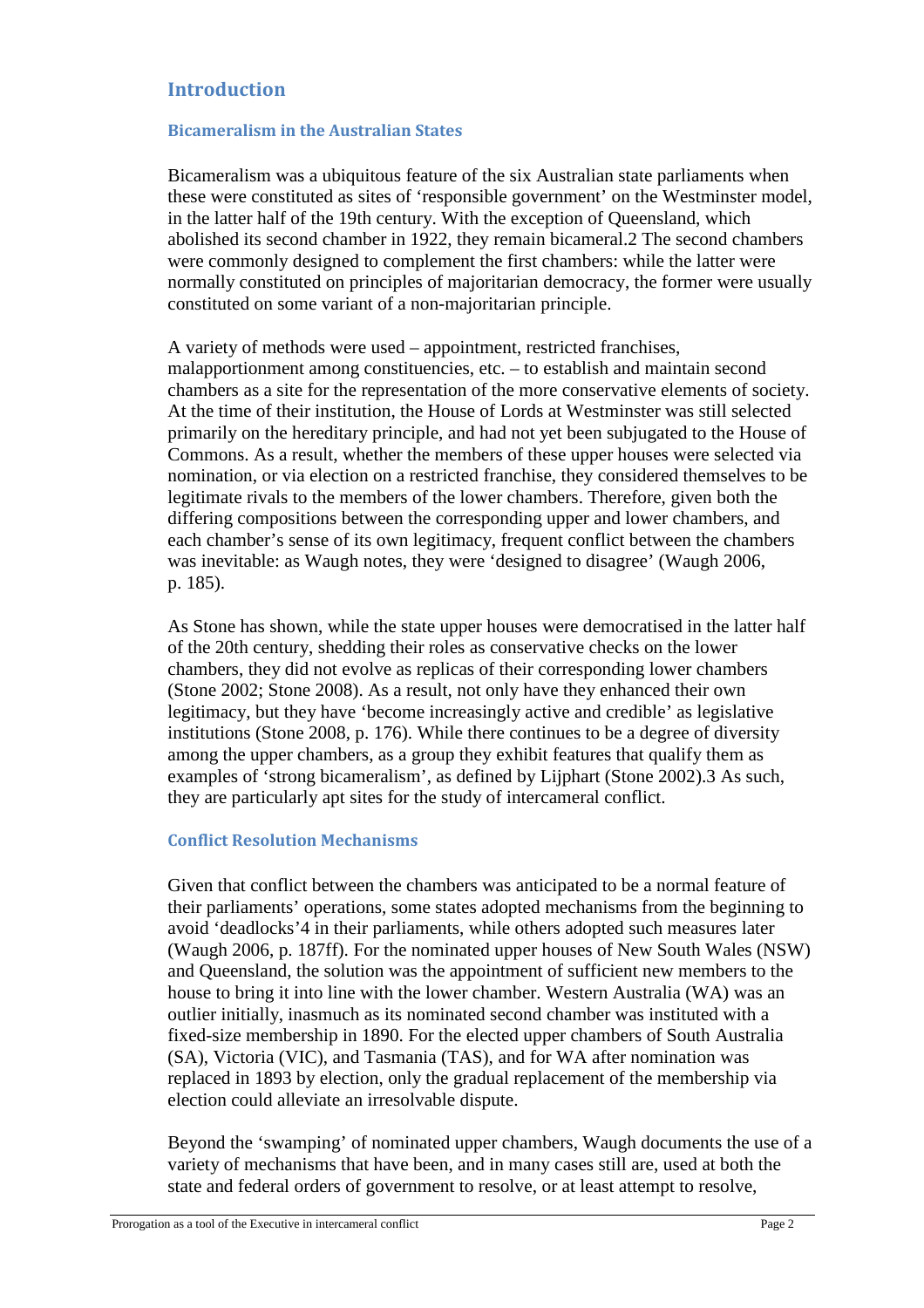deadlocks (Waugh 2006, pp. 187–197). These include: restrictions on the upper chambers' powers in relation to money bills; dissolutions and new elections for all or part of one or both houses; joint sittings of both houses; referenda; and conferences, either constitutionally mandated or permitted by Standing Orders, between representatives of the two chambers.

The spread of these mechanisms among the state parliaments, and in particular the restriction on upper chambers' powers regarding money bills in several states, has reduced the likelihood of true 'deadlocks', i.e., the bringing of government to a standstill (Waugh 2006, p. 210). This likelihood has been further reduced by changes to the electoral systems for the upper chambers, with proportional representation (PR) now being used in all states except Tasmania. The result of the adoption of PR for upper chamber elections has been that it is less likely that upper and lower chambers of the same parliament will have opposing partisan majorities: the balance of power in the upper chambers is often held by minor parties and/or independents (Waugh 2006, p. 210; Stone 2008, pp. 187–188). However, it is in part precisely this change in the makeup of the upper chambers that has led to their re-invigoration, and an upper chamber that has democratic legitimacy and that takes its legislative and scrutiny roles seriously, may still find itself in significant conflict with a lower chamber dominated by a partisan majority.

Absent from Waugh's survey is one additional mechanism that was used quite commonly in the 19th and early 20th centuries, sometimes alone, sometimes in combination with one of the others, in an attempt to break deadlocks: prorogation of a parliament. It is to this mechanism that this paper now turns.

The practice of proroguing state parliaments is inherited from Westminster. Historically a prerogative power of the monarch, it became a subject of ministerial advice by the 18th century.5 By the mid-19th century, when responsible government was beginning to be established in the Australian colonies, the essential features of prorogation were well-established.6 The classic formulation appears in the first edition of Erskine May, published in 1844:

The effect of a prorogation is at once to suspend all business until Parliament shall be summoned again. Not only are the sittings of Parliament at an end, but all proceedings pending at the time, except impeachments by the commons (sic), are quashed. A bill must be renewed after a prorogation, as if it had never been introduced, though the prorogation be for no more than a day.…As it is a rule that a bill cannot be passed in either house twice in the same session, a prorogation has been resorted to…to enable a second bill to be brought in. (May 1844, p. 35)

Here we have the essence of one axis of the typology outlined below in Table 1. One effect of prorogation is to suspend all the business of a parliament; a second is that proposed legislation that has not yet completed the legislative process 'dies'. As a consequence of the former, prorogation can be used by the ministry temporarily to shut down a parliament; as a consequence of the latter, the ministry can allow itself to re-introduce proposed legislation that has previously been rejected by one of the chambers of parliament.

The other axis of the typology deals with the ministry's motivation for prorogation. These can be many, and vary from the utterly straight-forward – the ministry has exhausted its legislative agenda as proposed in a Throne Speech, and wishes to set out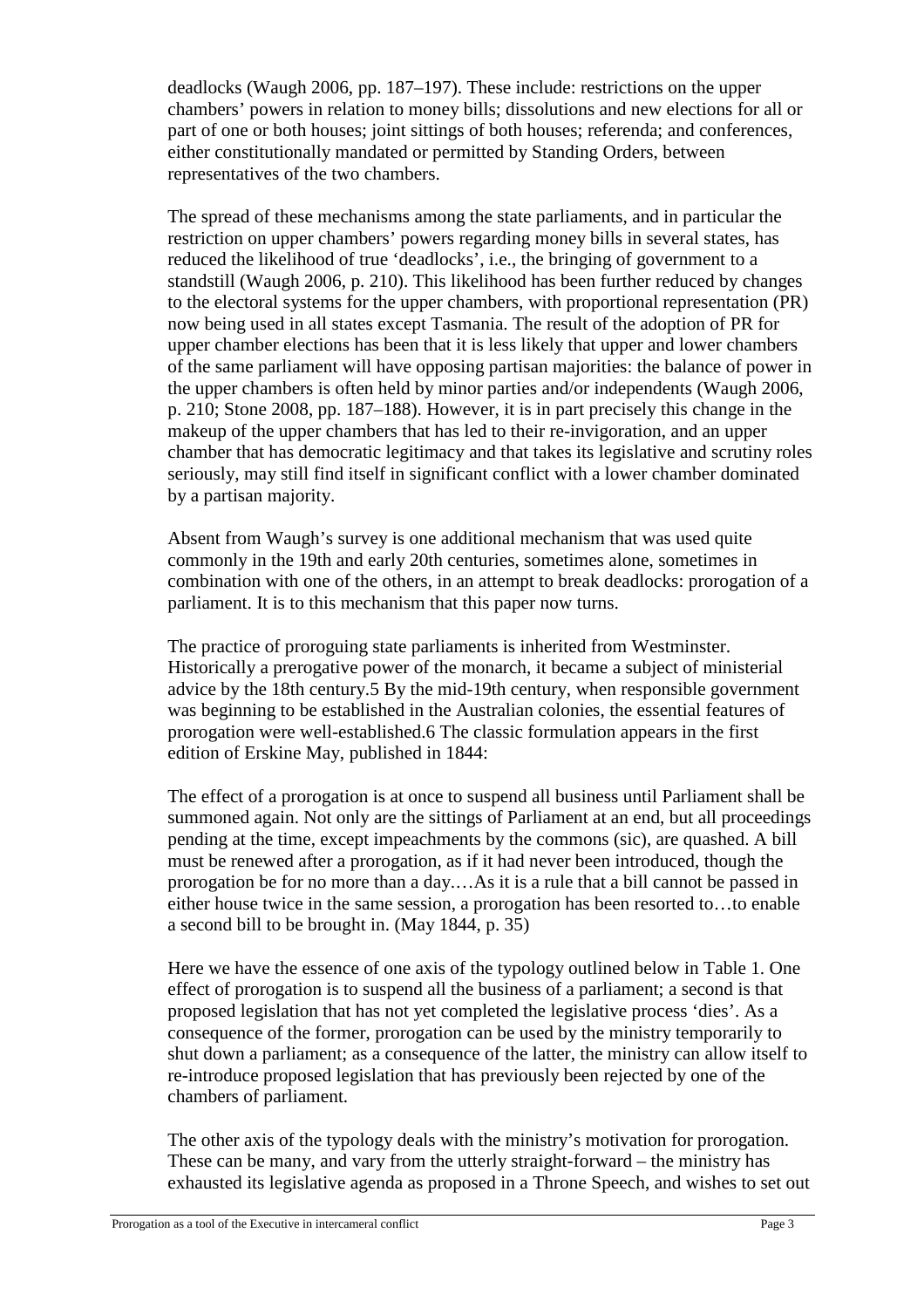a new legislative programme – to the entirely partisan: the ministry knows it is about to be defeated on a confidence vote, and shuts down parliament to delay such a vote.7 However, this paper is focussed solely on motivations relating to cases of intercameral conflict.8 Thus, it is argued here that these motivations may be characterised, broadly, as either 'offensive' or 'defensive'. 'Offensive' denotes a situation in which the ministry prorogues in order to attempt to force the upper chamber to do something it has expressed, through word and/or action, that it does not want to do. In parallel fashion, 'defensive' denotes a situation in which the ministry prorogues in order to attempt to prevent the upper chamber from doing something it has expressed, through word and/or action, that it wants to do.

The classification of cases as offensive or defensive requires very careful study of the circumstances for two reasons. First, the attribution of motivations to political actors will always be the subject of some disagreement: even outright statements by the actors themselves as to their motivations will not often be taken at face value. Second, some intercameral conflicts involve considerable 'back and forth' between the chambers, so there may be some difference of opinion among observers as to whether a ministry is acting offensively or defensively. Notwithstanding these difficulties, the belief upon which this paper is based is that detailed study of the cases can lead to reasonable conclusions as to their character.

The simple typology outlined above is set out in Table 1.

1. Typology of Intercameral Conflict Related Prorogation

|               | Aspect of Prorogation Emphasised<br>Motivation $\frac{A_5P^2}{R}$ Re-introduction Suspension |   |  |  |
|---------------|----------------------------------------------------------------------------------------------|---|--|--|
|               |                                                                                              |   |  |  |
| Offensive X   |                                                                                              | X |  |  |
| Defensive $-$ |                                                                                              | X |  |  |

- 2. Cases are found in three of the four possible categories. Whether a prorogation for reintroduction with a defensive motivation is possible seems highly unlikely, but certainly no cases have been discovered to date.
- 3. The next section of the paper provides typical illustrative examples of cases for three of the four quadrants in Table 1.

# **4. Cases**

# **5. Offensive/Re-introduction: Tasmania 1875**

- 6. A bicameral parliament was established in Tasmania in 1856 (Tasmania 1854). The Legislative Council was elected from the beginning, although on a restricted franchise; the latter was slowly widened over time, with full adult suffrage arriving in 1968 (Griffith and Srinivasan 2001, pp. 39–40). The Council, however, and uniquely in the Australian state context, did not develop as a party-dominated house, and remains to the present as a chamber overwhelmingly populated by members who style themselves as 'Independents' (Chapman 1983, pp. 71, 73; Griffith and Srinivasan 2001, pp. 38–39; Stone 2002, p. 279). Meanwhile, party politics did not emerge in the Assembly until the early 20th century; as a consequence, the early years of responsible government in Tasmania were marked by factionalism and instability (Townsley 1956, p. 11).
- 7. Thus it was that when Alfred Kennerley became Premier in August, 1873, he was the third person to hold the office since the last Assembly elections of September, 1872. On the opening of Parliament in July, 1875, Kennerley introduced a series of public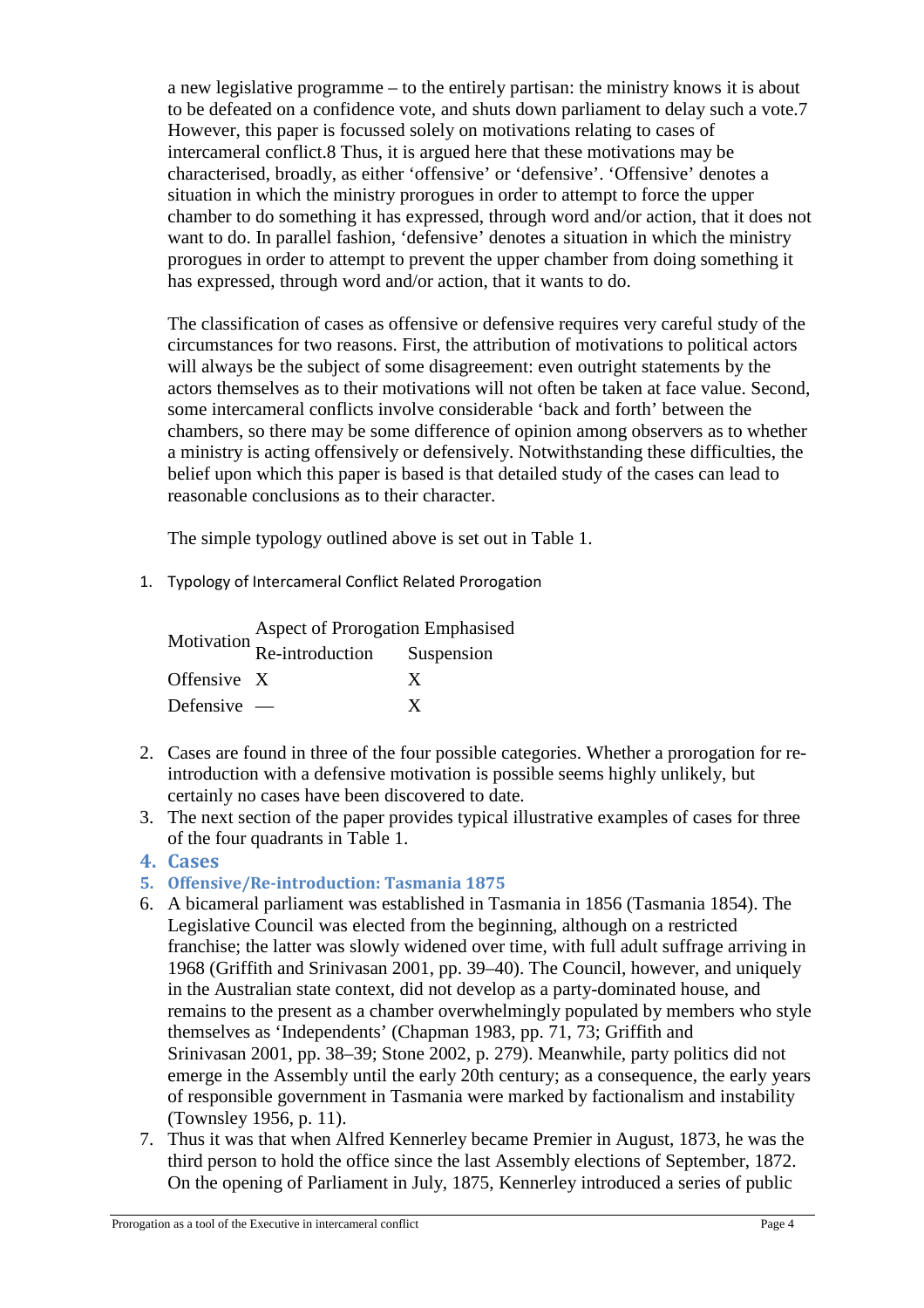works measures – the building of railways, roads, and bridges – similar to ones previously rejected under ministries of which he had been a member (Mercury 1877, p. 2). These measures were passed in the Assembly by a wide margin – only four dissenters in an Assembly of thirty-two – and sent on to the Legislative Council (Mercury 'Oct. 4' 1875, p. 2).

- 8. The first of the measures was defeated in the Council on Tuesday, September 21. On the 23rd, a minister rose in the Council and announced that the government would proceed with no new business in the session, and that it intended to prorogue as soon as practicable (Mercury 'Parliament' 1875, p. 3). Parliament was to be recalled shortly, with a view to re-submitting the public works measures.
- 9. The prorogation took place on September 30, with the recall set for October 26 (Mercury 'Gazette' 1875, p. 3). The schemes again passed through the Assembly with strong support; however, on November 2, the Council voted the legislation supporting the schemes down once more, the loss coming by one vote (Launceston Examiner 1875, p. 3). On the following day Parliament was prorogued once more, and the Kennerley ministry never met Parliament again.
- **10. Offensive/Suspension**
- 11. As there are only two cases in this category, and they are idiosyncratic, both are presented.
- *12. Tasmania 1876*
- 13. The ministry of Thomas Reibey took over from the Kennerley ministry on July 20, 1876. On the evening of Thursday, November 16, Reibey's Treasurer, Charles Meredith, made an inflammatory speech in the Assembly on the subject of a railway contract bill (Cornwall Chronicle 1876, p. 2). In effect, he accused the President of the Council of having not followed proper procedure in having the bill printed. The Speaker called Meredith to order, and the words used by Meredith did not become part of the official record; however, they were reported in a newspaper the following morning (Mercury 'Friday' 1876, p. 2).
- 14. Taking the reported words as 'insulting and depreciatory', the Council on Friday November 17 sent a message to the Assembly requesting that it deal with the matter 'as it may think fit' (Cornwall Chronicle 1876, p. 2). The Assembly took up the matter immediately; during the course of the debate, Meredith withdrew any unparliamentary language, but not the central accusation (Mercury 'Parliament' 1876, pp. 2–3). However, the Assembly resolved to send a message to the Council expressing its regret at the use of such language by a member of that House. Receiving the message early on Friday evening, the Council was not satisfied, and returned a further message demanding a direct apology from the Treasurer through the Assembly to the Council President. The Assembly was not able to agree on such an apology. Consequently, it being nearly midnight, the Assembly agreed to adjourn the debate until its next meeting, the following Tuesday. Receiving the information that the Assembly had adjourned, the Council considered that it had been affronted; as a token of its pique, at about 1.00am on November 18 it adjourned itself for three months.
- 15. Consequently, on November 21 the Parliament was prorogued (Mercury 'Prorogation' 1876, p. 2). The ministry did, however, assert some semblance of its authority, inasmuch as it had Parliament recalled for February 9, 1877, nine days prior to the date set by the Council.
- *16. New South Wales 1926*
- 17. The New South Wales Constitution Act 1855 provided for the first bicameral Parliament in the state (UK 1855). Initially selected by appointment, selection for the Legislative Council was converted to indirect election in 1933, and finally to direct election in 1978 (Griffith and Srinivasan 2001, pp. 89, 93). The 1855 Act only specified a minimum size for the Council – 21 members – but no maximum size, a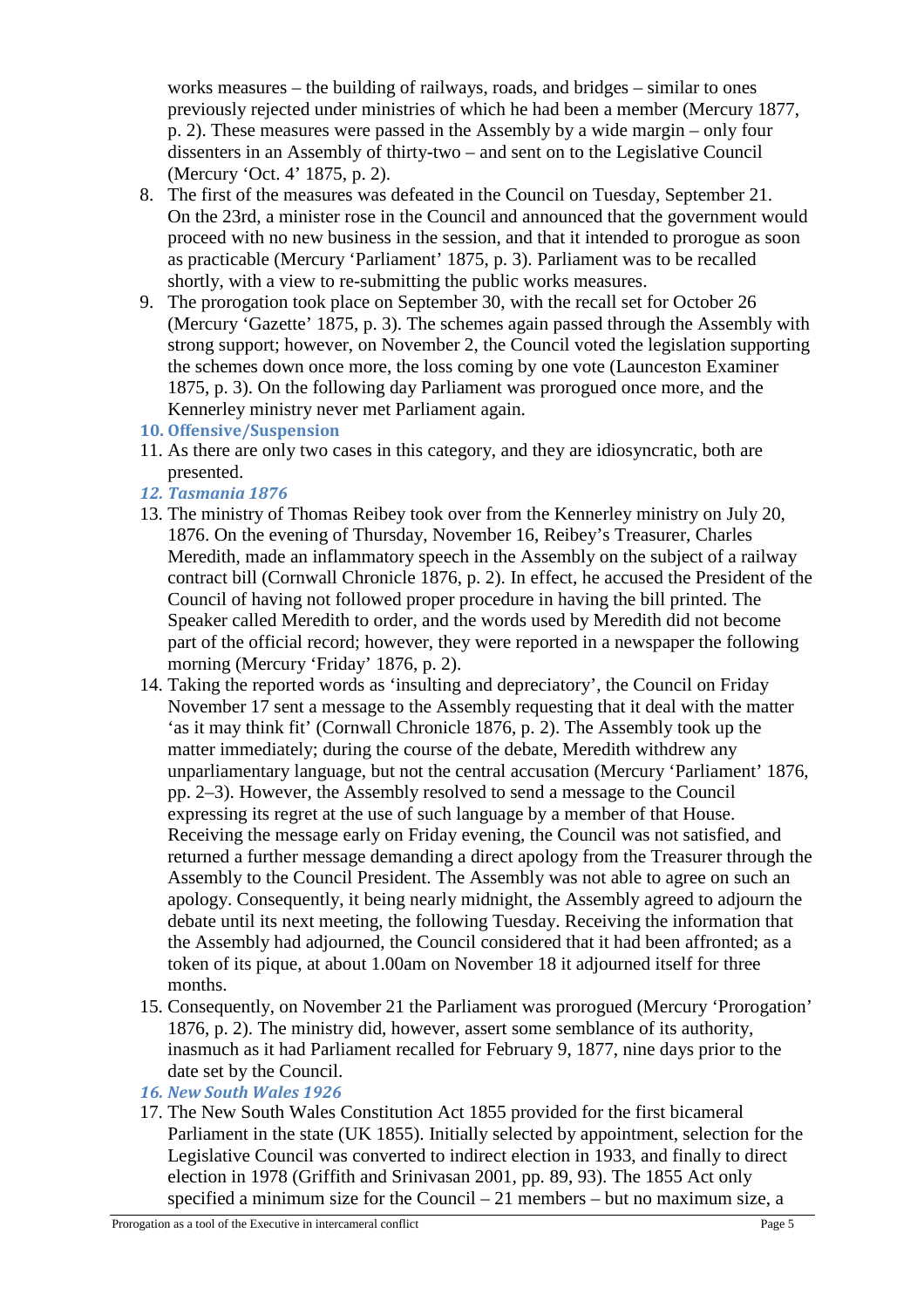condition that continued until 1933. Over this period the size of the Council expanded, with Governors, who retained discretion regarding proposed appointments, generally acceding to additions to the Council when it was clear that measures for which an administration had an electoral mandate were being blocked by the upper chamber.

- 18. The Labor Party under leader Jack Lang won a narrow, two-seat majority in the Assembly elections of May, 1925. The conservative majority in the Legislative Council, however, not enamoured of Labor's programme of social reform, generally opposed legislation proposed to effect it (Hogan 2006, pp. 186–188). By November of 1925, Lang had decided that the Party's long-standing policy of abolition of the Council needed to be acted upon.
- 19. The difficulty Lang faced was that the Council would have to agree to a constitutional amendment bill to abolish itself. While the total membership of the Council was known – seventy-seven – the true voting membership was less certain: as appointments were made for life, some infirm members did not attend. Of the approximately seventy to seventy-four voting members, only about twenty-six were reliable Labor members, some other Labor appointees being estranged (Clune and Griffith 2006, pp. 280–281).
- 20. Lang's first gambit was to add reliable members to the Council. While he was unhappy with the degree of 'swamping' requested – twenty-five new Labor appointees – in mid-December the Governor did agree to the requested number (1925, pp. 228–229). Despite this, when the Council re-convened in January, 1926, with the new members in their seats, the government continued to lose some divisions as the numbers in the chamber remained closely balanced (Clune and Griffith 2006, pp. 283–284). The government did win a narrow vote to introduce the bill to abolish the Council, but Lang wanted to be more confident of the outcome of future votes.
- 21. One of the causes for the continuing loss of divisions in the Council was that some Labor members had made pairing agreements with Opposition members who were absent from the country (Twomey 2009, p. 465). Given the structure of such agreements, Lang saw an opening: as the pairings were made on a sessional basis, he would end the current session and recall Parliament for a new session while the Opposition members were still abroad. This gambit was carried out, the prorogation running from January 25 to February 9 (Sydney Morning Herald 1926, p. 7).
- 22. Even some Labor members, however, found this manipulation of Parliament unpalatable. As a result, the government lost a vote to re-introduce the abolition bill in the new session, a consequence of which was the expulsion of seven Labor defectors from the Party (Clune and Griffith 2006, pp. 284–285). The Governor subsequently refused Lang's request for ten more appointments, and Lang's ensuing appeal for a reversal of the Governor's decision was denied by the Dominions Office.
- **23. Defensive/Suspension: Western Australia 1985**
- 24. The Western Australia Constitution Act 1890 provided for the first bicameral Parliament in the state (UK 1890). While the Act prescribed a nominated Council, it also provided for a future elected Council which, as noted above, was realised in 1893 (UK 1890, schedule 1, ss.2, 6, 42–53). While the elected Council did initially have a restricted franchise, this was fully liberalised in 1964.
- 25. The Labor Party, under the leadership of Brian Burke, had defeated the previous Liberal-National Country Party coalition in the elections of February 19, 1983 (University of Western Australia 2014). Labor held a comfortable seven-seat (32–25) majority in the fifty-seven seat Assembly. However, the opposition parties still held a majority in the thirty-four seat Legislative Council (University of Western Australia 2014).
- 26. The third session of the Parliament began on August 15, 1985 (1986, pp. 294–295). The expectation that the latter half of the year would be dominated by the parties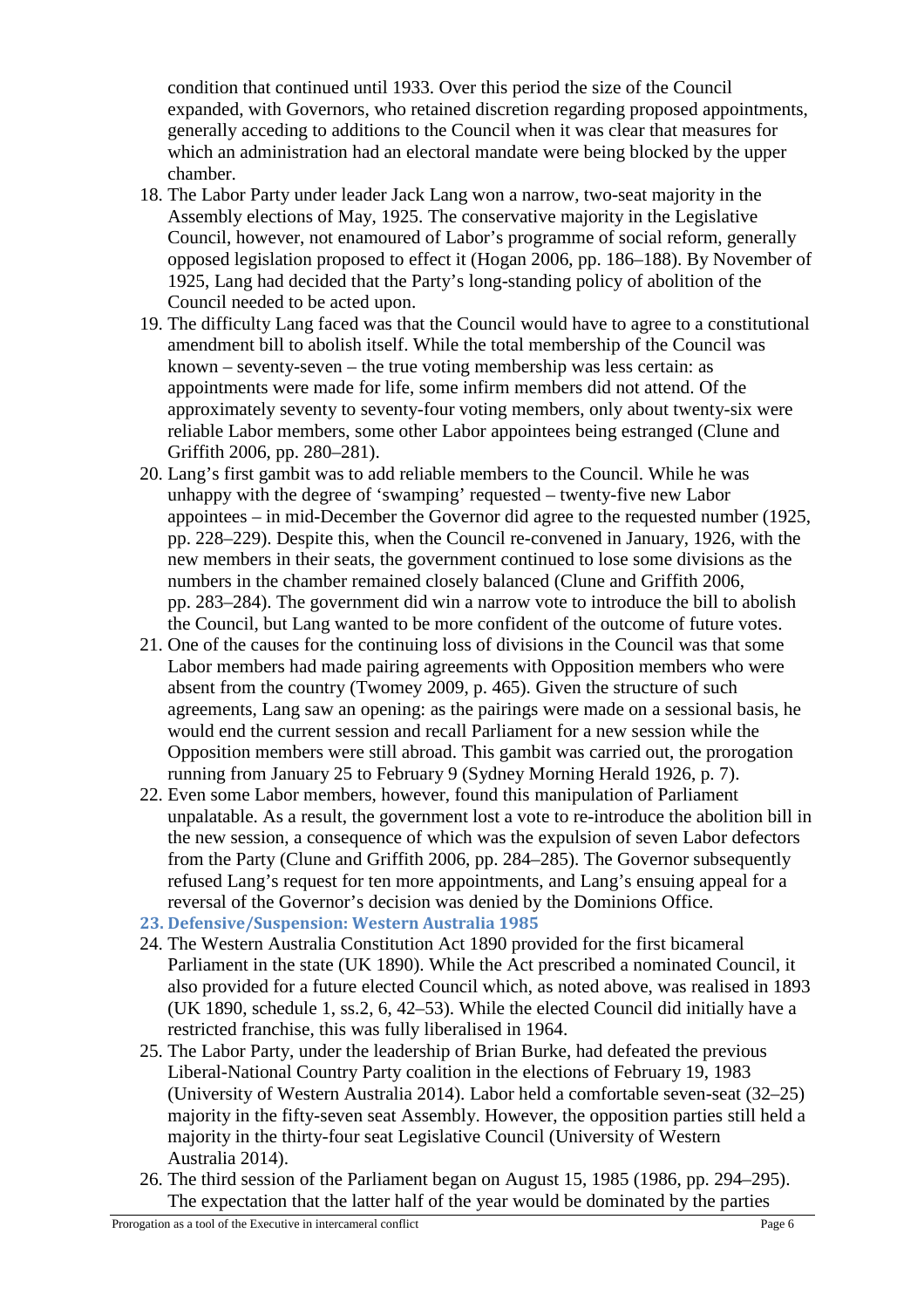jockeying for position in anticipation of a February 1986 election were fulfilled, with the Opposition using its majority in the Council to embarrass the government whenever possible. Government legislative proposals on electoral reform were heavily amended in the Council, and had to be abandoned when no agreement between the Houses could be reached. In October, legislation based on a Royal Commission report on the resolution of deadlocks between the Houses was defeated in the Council. In the same month, Opposition cooperation in the normal parliamentary practice of 'pairing' of members was withdrawn as a protest over the government's parliamentary tactics in the Assembly.

27. Matters came to a head in November 1985. Under threat of being found in contempt of the House, the government leader in the Council tabled documents relating to an Aboriginal Land Rights inquiry (Canberra Times 'Irregularities' 1985, p. 21; 1986, pp. 295–296). The documents indicated that public funds allocated to assist Aboriginal groups with their submissions had not been subject to scrutiny by the Auditor-General, and that some allocations had either been over-spent or spent after the inquiry had been completed. The Council established a Select Committee to look into the detail of the allocation of the grants. However, the Committee's work was cut short when, unexpectedly, the Parliament was prorogued on November 27 1985 (Peachment 1986, p. 156). While the Premier claimed this action had been taken because the Council had refused to focus on the government's priorities, the Opposition accused Burke's administration of being 'terrified by the truth' (Quoted in 'Premier' 1985, p. 3; 1986, p. 296) Parliament did not re-convene until June, 1986.

#### **28. Results and Discussion**

- 29. A summary of all the cases, indicating how each may be characterised according to the typology, and arranged by state, is presented in Table 2.
- 30. Intercameral Conflict Related Prorogations

|                 |       | . |                | $\cdots$    |           |
|-----------------|-------|---|----------------|-------------|-----------|
| <b>NSW 1899</b> |       |   | $\Omega$       | $\mathbf R$ |           |
| <b>NSW 1926</b> |       |   | O              |             | S         |
| <b>NSW 1996</b> |       | D |                |             | S         |
| <b>NSW 2010</b> |       | D |                |             | S         |
| <b>SA</b>       | 1875  |   | $\overline{O}$ | $\mathbf R$ |           |
| <b>SA</b>       | 1887  |   | $\overline{O}$ | $\mathbf R$ |           |
| SА              | 2005  | D |                |             | S         |
| <b>TAS</b>      | 1875  |   | $\mathbf O$    | $\mathbf R$ |           |
| <b>TAS</b>      | 1876  |   | $\overline{O}$ |             | S         |
| <b>TAS</b>      | 1879  | D |                |             | ${\bf S}$ |
| <b>TAS</b>      | 1880  | D |                |             | S         |
| <b>TAS</b>      | 1883  |   | $\mathbf O$    | $\mathbf R$ |           |
| <b>TAS</b>      | 1902  |   | $\overline{O}$ | $\mathbf R$ |           |
| <b>TAS</b>      | 1904  |   | $\mathbf O$    | $\mathbf R$ |           |
| <b>TAS</b>      | 1938  |   | $\overline{O}$ | $\mathbf R$ |           |
| <b>TAS</b>      | 1943  |   | $\overline{O}$ | $\mathbf R$ |           |
| <b>VIC</b>      | 1867  |   | $\overline{O}$ | $\mathbf R$ |           |
| <b>WA</b>       | 1907  |   | $\mathbf O$    | $\mathbf R$ |           |
| <b>WA</b>       | 1951  |   | $\overline{O}$ | $\mathbf R$ |           |
| WA              | 1954a |   | $\overline{O}$ | $\mathbf R$ |           |
|                 |       |   |                |             |           |

## DEFENSIVE OFFENSIVE RE-INTRO. SUSPENSION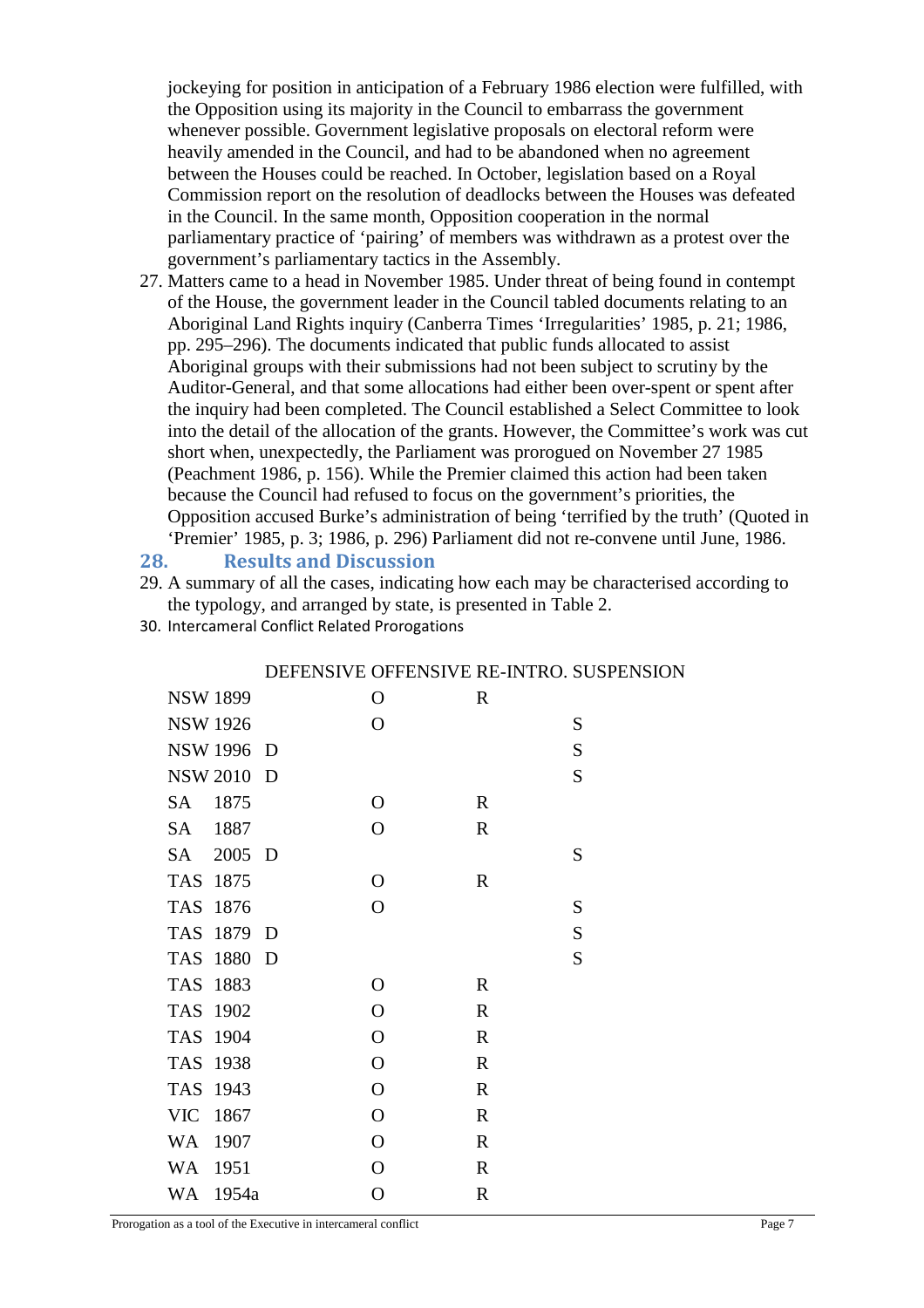|           |     |    | DEFENSIVE OFFENSIVE RE-INTRO. SUSPENSION |
|-----------|-----|----|------------------------------------------|
| WA 1954b  | 0   | R. |                                          |
| WA 1985 D |     |    |                                          |
| WA 1991 D |     |    |                                          |
| Totals 7  | 16. | 14 |                                          |

- 31. Several facts about the distribution of cases are immediately obvious. First, prorogation has been used more than twice as often as an offensive tool than as a defensive tool in intercameral conflict. Second, prorogation has been used more often to allow the re-introduction of legislation than it has for the purpose of suspending parliamentary activity. Third, Tasmania is the state having the most cases.
- 32. The frequency of the types set out in Table 1 is shown in Table 3. This table highlights the fact that Offensive/Re-introduction prorogations are the most common type, double the number of the next most frequent type, Defensive/Suspensions.
- 33. Frequency of Types

|              | <b>Aspect of Prorogation Emphasised</b>                          |  |  |  |
|--------------|------------------------------------------------------------------|--|--|--|
|              | Motivation $\overrightarrow{Re\text{-}}$ introduction Suspension |  |  |  |
| Offensive 14 |                                                                  |  |  |  |
| Defensive 0  |                                                                  |  |  |  |

- 34. Table 4 provides the results in chronological order, with the addition of information indicating the proximate issue that sparked the prorogation. The latter data provides the basis for much of the explanation for the differences in frequency among the types.
- 35. Intercameral Conflict Related Prorogations

|                 |       |     |              |              | DEFENSIVE OFFENSIVE RE-INTRO. SUSPENSION ISSUE |                |
|-----------------|-------|-----|--------------|--------------|------------------------------------------------|----------------|
| <b>VIC</b>      | 1867  |     | $\mathbf{O}$ | $\mathbf R$  |                                                | $\mathbf F$    |
| <b>SA</b>       | 1875  |     | $\mathbf{O}$ | $\mathbf R$  |                                                | $\overline{F}$ |
| <b>TAS</b>      | 1875  |     | $\Omega$     | $\mathbf R$  |                                                | ${\bf F}$      |
| <b>TAS</b>      | 1876  |     | $\mathbf{O}$ |              | S                                              | <b>OI</b>      |
| <b>TAS</b>      | 1879  | - D |              |              | S                                              | $\mathbf{F}$   |
| <b>TAS</b>      | 1880  | D   |              |              | S                                              | ${\bf F}$      |
| <b>TAS</b>      | 1883  |     | $\Omega$     | $\mathbf R$  |                                                | ${\bf F}$      |
| <b>SA</b>       | 1887  |     | $\Omega$     | $\mathbf R$  |                                                | ${\bf F}$      |
| <b>NSW 1899</b> |       |     | $\Omega$     | $\mathbf R$  |                                                | $\mathbf C$    |
| TAS 1902        |       |     | $\Omega$     | $\mathbf R$  |                                                | F              |
| TAS 1904        |       |     | $\Omega$     | $\mathbf R$  |                                                | $\mathcal{C}$  |
| WA 1907         |       |     | $\Omega$     | $\mathbf R$  |                                                | ${\bf F}$      |
| <b>NSW 1926</b> |       |     | $\Omega$     |              | S                                              | $\mathsf{C}$   |
| TAS 1938        |       |     | $\Omega$     | $\mathbf R$  |                                                | ${\bf F}$      |
| TAS 1943        |       |     | $\Omega$     | $\mathbf R$  |                                                | $\mathcal{C}$  |
| <b>WA</b>       | 1951  |     | $\Omega$     | $\mathbf R$  |                                                | <b>OI</b>      |
| <b>WA</b>       | 1954a |     | $\Omega$     | $\mathbf R$  |                                                | <b>OI</b>      |
| <b>WA</b>       | 1954b |     | O            | $\mathbb{R}$ |                                                | <b>OI</b>      |

Prorogation as a tool of the Executive in intercameral conflict Page 8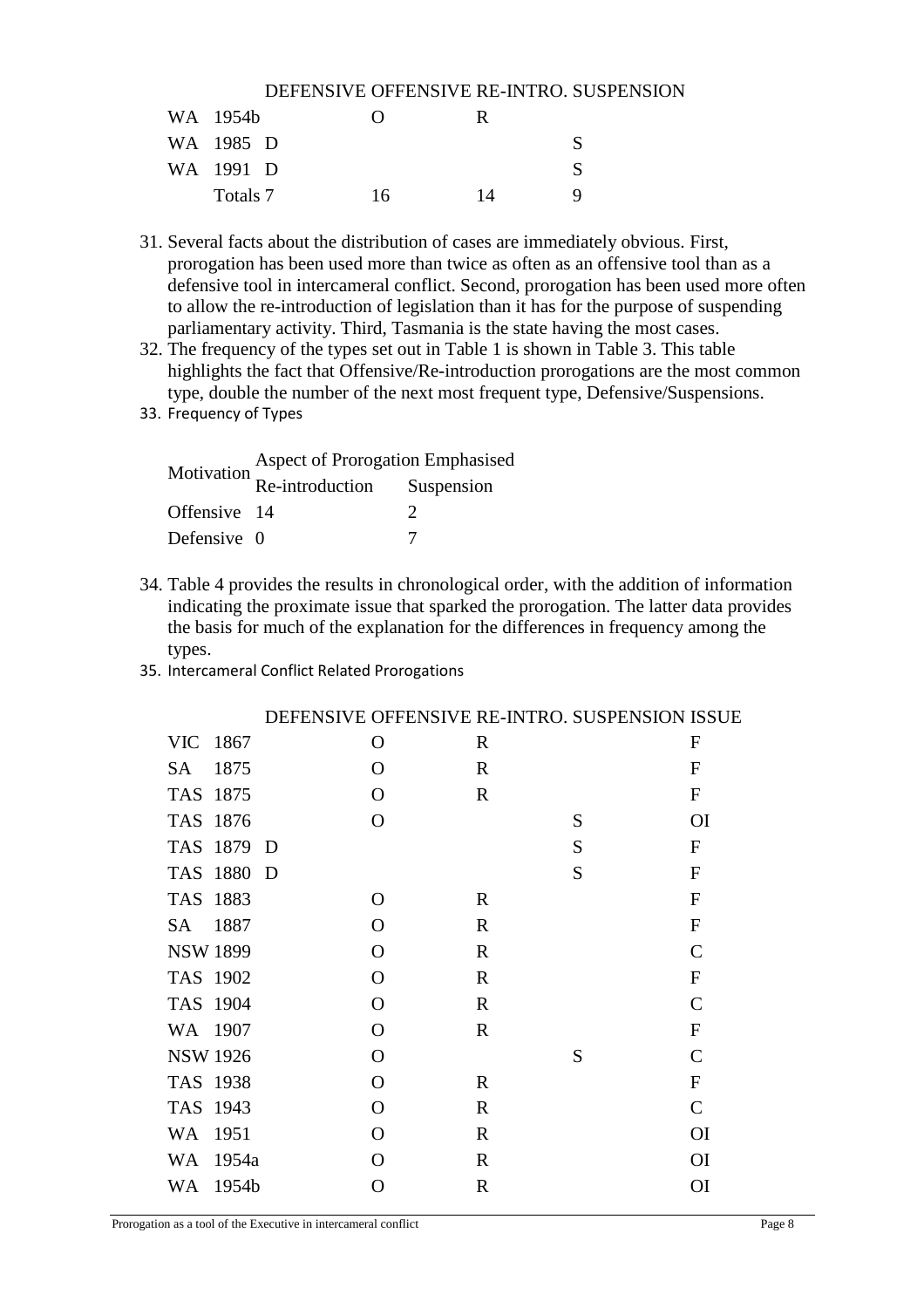|            | DEFENSIVE OFFENSIVE RE-INTRO. SUSPENSION ISSUE |   |       |
|------------|------------------------------------------------|---|-------|
| WA 1985 D  |                                                | S | LC CI |
| WA 1991 D  |                                                | S | LC CI |
| NSW 1996 D |                                                | S |       |
| SA 2005 D  |                                                | S | LC CI |
| NSW 2010 D |                                                |   | LC CI |

- 36. F=Financial; C=Constitutional; OI=Other Issue; LCCI=Legislative Council Committee Investigation
- 37. The early years after the establishment of responsible government in the states featured frequent intercameral conflict over taxation and the appropriation of funds, what are referred to here collectively as financial issues (Waugh 2006, pp. 190–191, 199ff). Given the fundamental importance of the issue – control of the public purse – it is unsurprising that finance was the most common proximate issue involved in prorogations arising from intercameral conflicts in the late 19th century. Indeed, financial issues figure in more than half of the total number of Offensive/Reintroduction prorogations, and both of the 19th century Defensive/Suspension prorogations.
- 38. It seems likely that the steep decline in the occurrence of finance-related prorogations by the mid-20th century may substantially be explained by two factors. First, the powers of second chambers regarding money bills were, in several states, the subject of restriction, either by informal agreement or formal constitutional amendment, over the period from the late 19th to the early 20th centuries (Waugh 2006, pp. 190–191). Second, Stone notes that the upper chambers' role as conservative checks on lower chambers, buttressed by mal-apportionment and restricted franchises, was by the mid-20th century 'under strain', as it seemed increasingly out of step with contemporary democratic values (Stone 2002, pp. 273–274). This may have made them less eager to use the powers they did still possess.
- 39. Constitutional issues are the next most common matters of intercameral contention that lead to prorogation. Of the five cases, two Offensive/Re-introduction cases – in NSW in 1899 and Tasmania in 1943 – involved state-federal relations; one Offensive/Re-introduction and one Offensive/Suspension – in Tasmania in 1904 and NSW in 1926 – involved proposed changes to the status of the second chambers themselves; while the fifth, a Defensive/Suspension in NSW in 1996, concerned changes to the office of Governor.
- 40. The lack of offensive cases involving constitutional issues since 1943 may reflect experience. Of the four offensive uses in this context, only the first – the 1899 prorogation to allow re-introduction of legislation allowing a referendum on the federation proposal – was successful.
- 41. Indeed, given that there has not been an Offensive/Re-introduction case since the 1950s, and that the three 1950s cases in WA were all related to one issue, i.e., rent controls, it is clear that prorogation for the purpose of coercing the second chamber to change its stance is much less likely than in the past. Given the re-invigoration of the second chambers as described by Stone, it would seem quite probable that ministries realise that Legislative Councillors, who now regard themselves as having democratic legitimacy equal to that of the members of the lower chambers, are not likely to be cowed simply by the insistence of the ministry that they 'think again'.
- 42. This brings us, however, to perhaps the most striking finding of this study. While ministries may not be as likely to use prorogation as an offensive tool in their contests with second chambers, the data show that, if anything, they are more likely to use it as a defensive tool. If we set aside the two 19th century cases involving financial issues,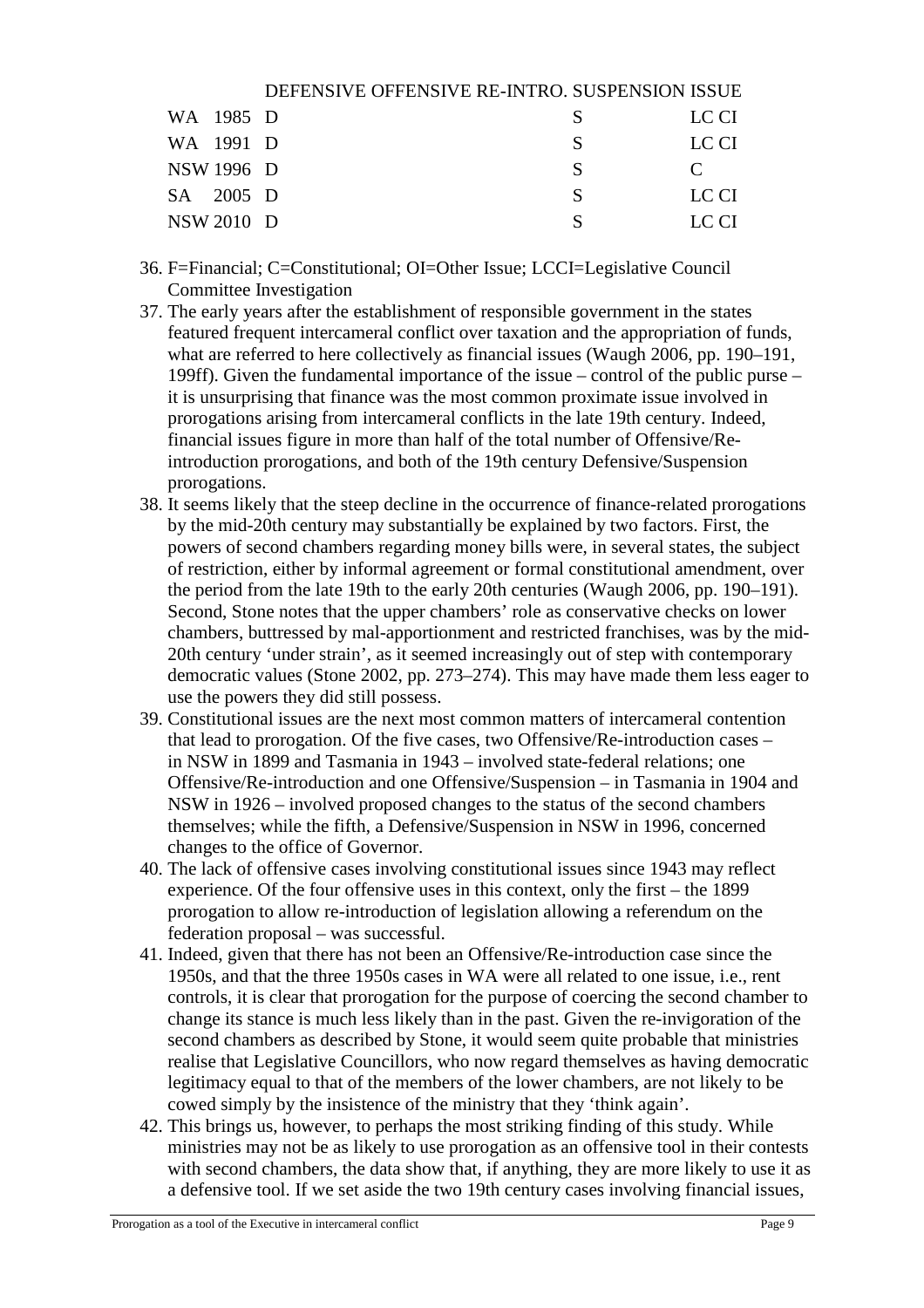given what we have said above about the decline of such issues as causes of prorogations, all five of the remaining defensive cases have taken place since 1985. Moreover, all five are Defensive/Suspension cases, and four of the five were for the purpose of obstructing an ongoing or prospective Legislative Council committee investigation likely to prove embarrassing to the ministry.

- 43. As the elaboration of the first of the five recent cases, in WA in 1985, indicated, it was part of an openly partisan struggle between opposing majorities in the two chambers in advance of a looming election. The 1991 WA case was, however, less clear-cut: while the two chambers did have differing partisan majorities, the issues into which the Legislative Council committees were intending to inquire had been acknowledged by the executive as being so serious that it had already appointed a Royal Commission investigation of them.9 For all three of the remaining cases, the balance of power in the second chambers was held by minor parties or minor parties and independents.
- 44. How can we explain the increased frequency of Defensive/Suspension cases in the late 20th and early 21st centuries? For the sake of clarity, it will be useful to disaggregate this question into two parts: first, why the increased frequency of this type of case? Second, why did it occur when it did? This paper suggests related answers to the two questions, both involving evolution of the state second chambers, but the latter answer also involving developments in the Commonwealth parliament.
- 45. As has been noted, there was a long period of adjustment of the state Councils to the new reality of bicameralism in the late 19th century, when these bodies had to come to terms with the fact that the lower chambers would have primary responsibility for finance. The decline of financial issues as a cause of prorogations during the early years of the 20th century is an indication of the fact that the adjustment was essentially complete. What Stone has shown is that the Councils have, as a group, reformed over the second half of the 20th century, to become more sophisticated in their internal operations, more democratic in their selection processes, and thus more assertive of their role as a legitimate element in a more consensual democratic system (Stone 2002, pp. 274–279; Stone 'Changing' 2005). So, by the late 20th century, it was the lower chambers, or, more specifically, the executives in control of those lower chambers, who were being forced to adjust to a new reality. Clearly, they were finding the adjustment challenging: the relatively frequent use of Defensive/Suspension prorogations by executives to shut down second chambers that they could not control may be seen as a symptom of their frustration at this new reality.
- 46. Why did this increased frequency begin in the mid-1980s? The first and obvious answer is that it took time for the combined developments in the state second chambers to result in institutions sufficiently confident in their legitimacy to feel able to challenge democratically chosen executives, and that this came to fruition beginning in the mid-1980s. There is an additional element to this, however, and for that element this discussion must briefly leave the state sphere, and turn to the Commonwealth parliament, and specifically to developments in the Senate.10
- 47. Proportional representation was adopted for Senate elections in 1949, which opened the door for minor parties and independents to gain seats. As a result, neither the Labor Party nor the Liberal/National coalition held a majority in the Senate for extended periods during the 1960s and 1970s, which allowed the minor parties and independents to use their influence to develop gradually the 'house of review' role of the Senate (Mulgan 1996). Then, however, the constitutional crisis of 1975 intervened, in which the Senate was implicated by denying Supply, which raised serious questions about the role of assertive second chambers.
- 48. Nevertheless, during the following period of Liberal/National control of the Senate, between 1975–1981, a new party, the Australian Democrats, emerged.11 Unusually,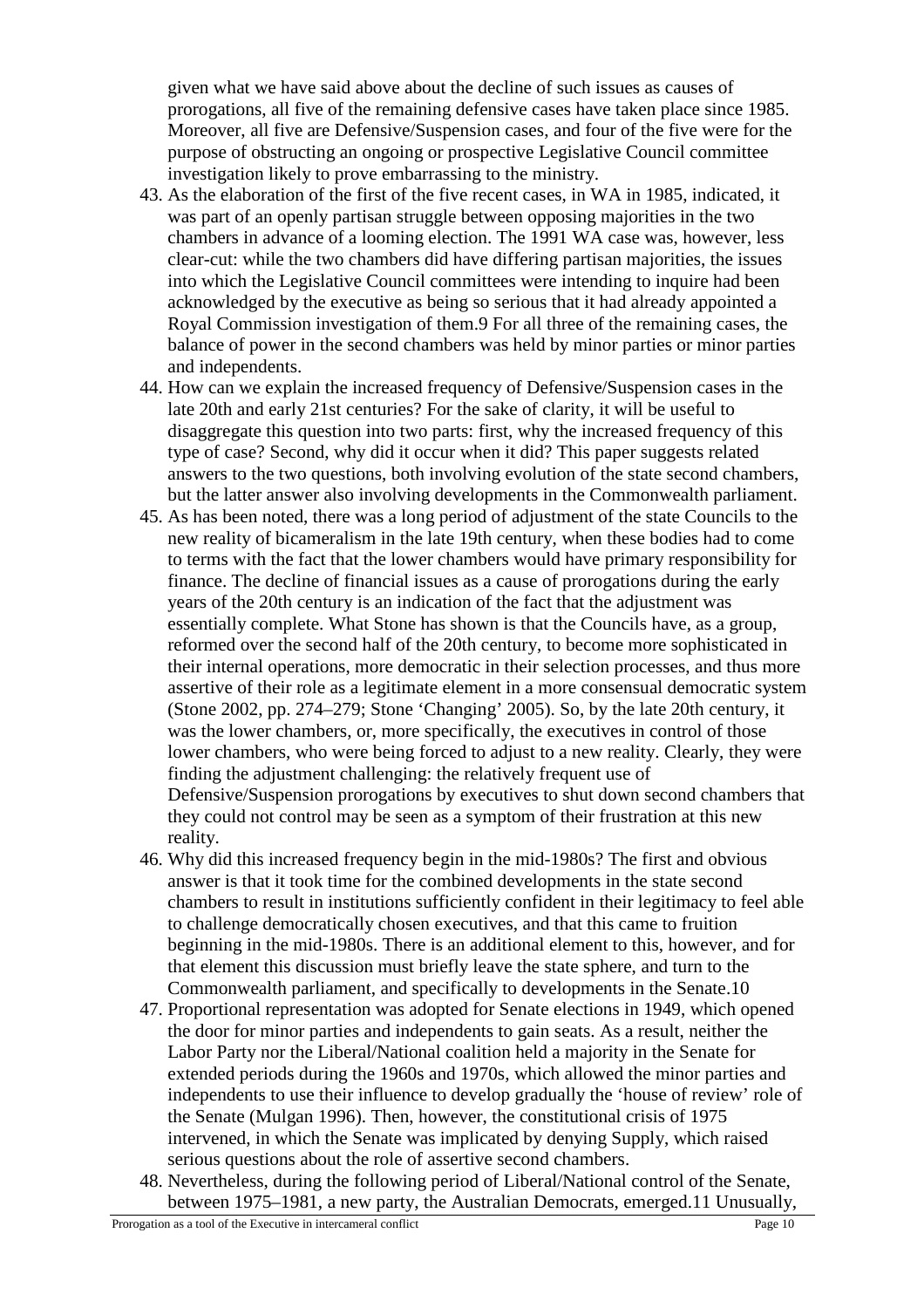this party had as its explicit goal exerting policy influence not by winning control of the lower chamber, but rather by gaining the balance of power in the Senate, and thereby operating as a moderating force on governments controlled by the major parties (Sharman 1999, p. 358). Beginning in 1981, the Australian Democrats held the balance of power in the Senate, either alone or in combination with other minor parties and independents, until 2005.12 Under the collective influence of these actors, the Senate further developed its internal processes for scrutinizing executive actions, and reasserted itself as a counterweight to a majoritarian lower house (Uhr 1999, pp. 109–110, 115–116).

- 49. To the question of why Defensive/Suspension prorogations began to appear in the mid-1980s and beyond, then, the answer provided here has three parts. First, the state second chambers, evolving in tandem with the Senate, but with the latter often in the lead, had developed a level of confidence sufficient to allow them to begin to challenge executives. Second, to the degree that such challenge might have happened a few years earlier, it may have been delayed as second chamber assertiveness in the mid- to late-1970s was 'out of fashion', due to the crisis in 1975. Third, by the mid-1980s, developments in the Senate had a demonstration effect on the state Councils, providing them with a working model of a second chamber acknowledged as both assertive and legitimate (Sharman 1999, p. 360; Stone 2002, p. 268).
- 50. The argument that the increase in Defensive/Suspension prorogations is part of an executive reaction to changes in the state Legislative Councils is bolstered by the fact that executives in some states, in addition to using prorogation as a tactical response to second chamber assertiveness, have in addition been responding with more strategic manoeuvres. The most obvious of these were the proposals made by the executive in SA during the conflict that led to the 2005 prorogation, and pursued vigorously thereafter, for either the abolition of the SA Legislative Council, or for reforms that would reduce both the number of members and the length of their terms of office.13 The SA second chamber is not alone, however, in facing 'reforms' that have had, or would have, the effect of weakening it: Western Australia (1987), NSW (1991) and Victoria (2003) have shortened the term length of their Councils; NSW (1991) and Victoria (2003) have reduced the size of their Councils; and Victoria (2003) has limited its Council's power regarding money bills. Commenting in 2005 on 'the currently dominant reform agenda for Australian bicameralism', Stone characterised it as an 'executive-inspired' project 'focussed on inter-house relations and the difficulties experienced by governments, faced with upper houses over which they lack control' (Stone 'Constitutional' 2005, p. 98).14
- 51. Still, there has been some response from the upper chambers, albeit primarily at the tactical level. Both in SA in 2005 and in NSW in 2010, the upper chambers disputed the assertion that prorogation prohibited their committees from sitting (Davis 2010; Bastoni 2011, pp. 4–6; Horgan 'New South Wales' 2012, p. 182; McMichael 2012; Horgan 2013, pp. 151–152). In addition, in response to the 2010 NSW instance, a constitutional amendment was pushed through by the incoming government which effectively prevents an early prorogation in advance of an election (New South Wales 2011).

## **52. Conclusion**

53. The purpose of this paper has been two-fold. First, it has set out a typology of prorogation as it is used in cases of intercameral conflict. It has shown that prorogation can be deployed by the executive as part of either an offensive or a defensive strategy, and utilised in a way that exploits either of its two essential features, i.e., the 'death' of all pending legislation at prorogation thus clearing the way for its re-introduction, or simply the suspension of all parliamentary activity. Second, it has shown that a particular type of use – defensive prorogation for the purpose of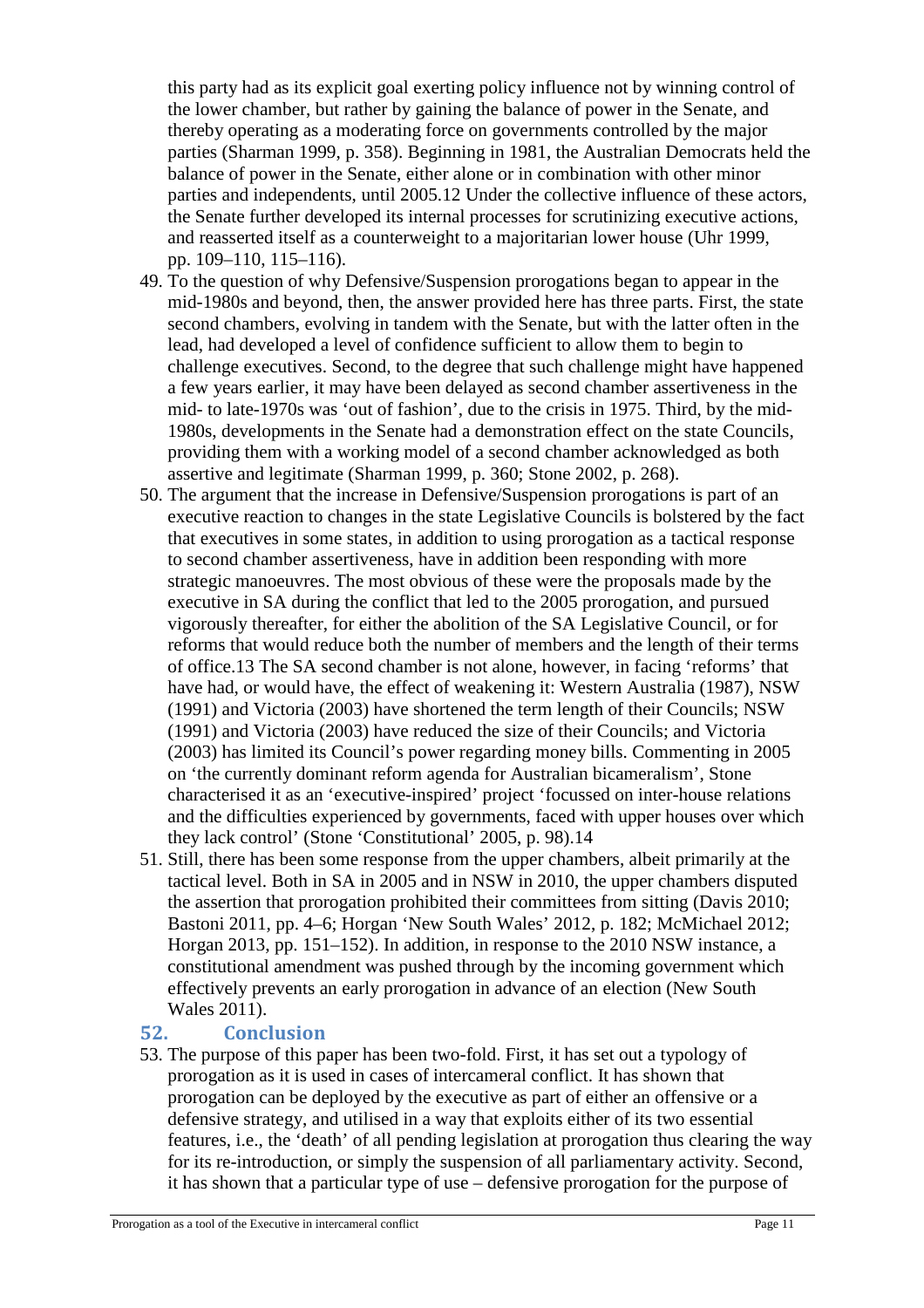suspending proceedings – has increased in frequency in the Australian states, and suggested this has occurred as executives have been forced to come to terms with second chambers re-invigorated by reforms that took place over the second half of the 20th century.

- 54. In the context of the remaining bicameral state parliaments, these findings highlight the importance of the debate concerning the effect of prorogation on second chambers' committee work. That is, it would seem rather optimistic to conclude that executives have now fully adjusted to their reformed second chambers, and that therefore the risk of second chamber committees having their work deliberately obstructed by prorogation has passed.
- 55. In a wider context, these results provide yet another example of the tension between the executive and parliament in Westminster-inspired systems. Those who support the enhancement of the influence of parliament in such systems must be aware that the executive can be expected to react both tactically and strategically, utilizing whatever devices it finds available, no matter how arcane.

## **56. Endnotes**

- 1. The author wishes to acknowledge: the financial support of The Global and International Studies Initiative at St. Thomas University, Fredericton, N.B., Canada; the invaluable assistance provided for this project by the offices of the Clerks of the state Parliaments and by research assistant Ms. Natalia Hicks; the helpful comments of the journal's anonymous reviewers.
- 2. For a discussion of the Queensland Parliament, including the abolition of the Legislative Council and calls for its re-introduction, see the chapters by McPherson, Ransley, Carney, and Hughes in (Aroney, Prasser and Nethercote 2008).
- 3. For Lijphart's original specification of the model see: (Lijphart 1999).
- 4. As Waugh notes, the term 'deadlock' is used rather loosely, inasmuch as it may be applied to an intractable disagreement over a single bill, rather than a irresolvable dispute over Supply that might bring the entire parliamentary process to a standstill (Waugh 2006, p. 198). Beyond its use in this section on the literature, this paper avoids the use of the term, referring instead to intercameral conflict.
- 5. Whether the Crown, in the form of the state Governors, retains a reserve power to act independent of advice in relation to prorogation is a matter of debate. See, for example: (Winterton 1992, p. 293ff; Winterton 1993, p. 257; Taylor 2006, pp. 121, 131; Evans 2008, p. 504; Twomey 2011, p. 354; Olivier 2012, pp. 82–87).
- 6. For early descriptions of the features of prorogation see: (Coke 1648; Hatsell 1818; Blackstone 1979 [1765])
- 7. For examples of partisan use of prorogation in some of the Australian states see: (Horgan 'New South Wales' 2012; Horgan 2013).
- 8. Prorogation often occurs in conjunction with the dissolution of a lower chamber. It could be that intercameral conflict is implicated in the dissolution. However, such cases are excluded from this study, because the goal is to focus on the utility of the features unique to prorogation in cases of intercameral conflict, distinct from those of dissolution.
- 9. For more detail on all five cases see: (Bastoni 2011; Horgan 'New South Wales' 2012; Horgan 'Western Australia' 2012; Horgan 2013).
- 10. A comprehensive account of these developments lies outside the purview of this article. For such an account, covering the period of interest for this article, see: (Uhr 1999).
- 11. For an evaluation of the Australian Democrats' contribution to Australian politics see: (Gauja 2010).
- 12. After a short period of major party control of the Senate between 2005–2008, other minor parties and independents again gained the balance of power in the Senate, a situation that persists to the present day.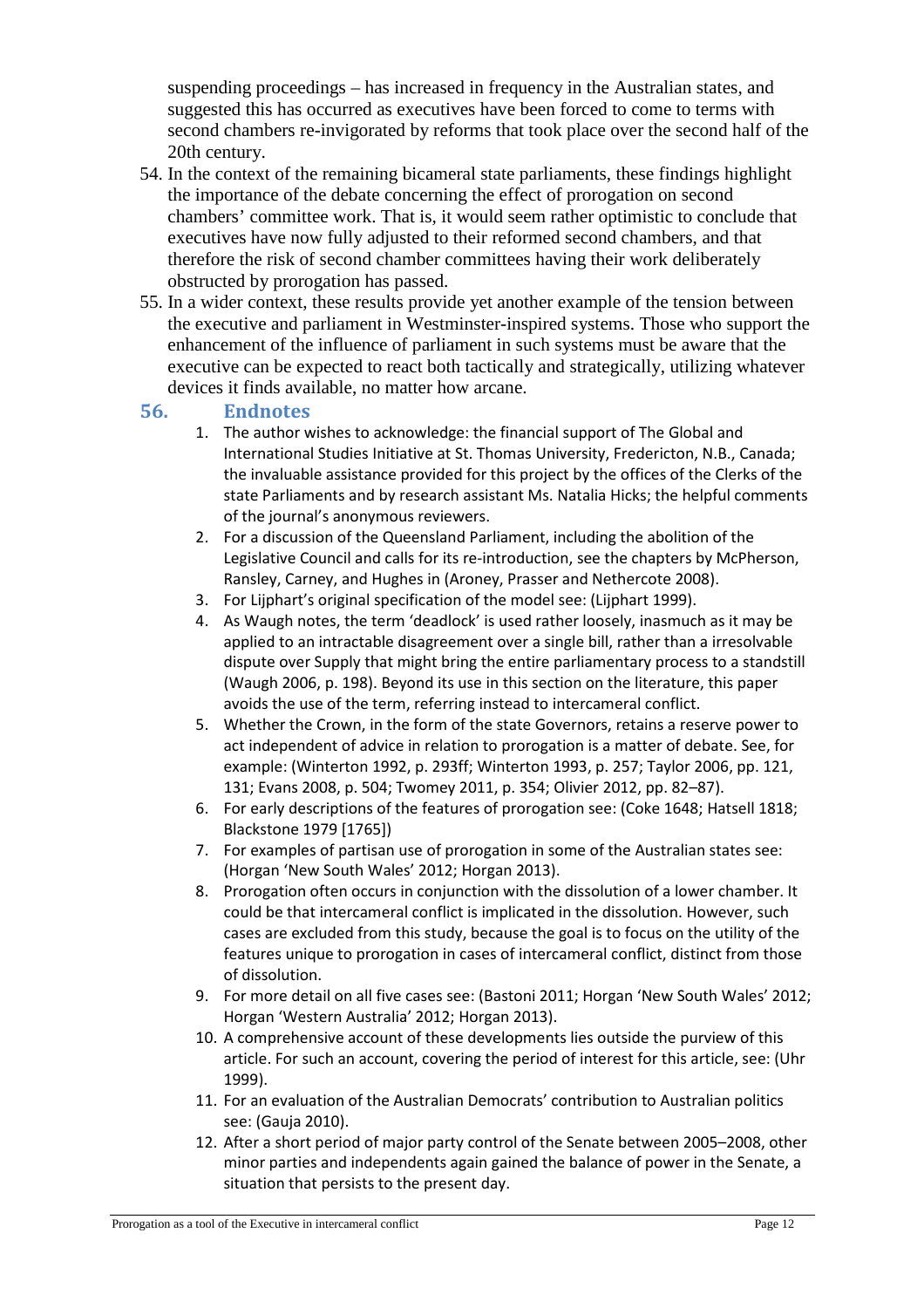- 13. For details on the episode and its aftermath see: (Bastoni 2011, pp. 3–6; Bastoni 2012, pp. 229–230; Horgan 2013, pp. 150–152).
- 14. It is worth noting in passing that, again, there are parallels here between executive reactions at the state and Commonwealth levels; see: (Stone 'Constitutional' 2005, pp. 98–101).

## **References**

"Despatch by Admiral Sir Dudley Rawson Stratford de Chair to the Secretary of State, 7 December 1925." 202–231: TNA: PRO, 1925.

1986. 'Australian Political Chronicle: July-December 1985', Australian Journal of Politics and History 32 (2), pp. 263–307.

Aroney, N., S. Prasser and J. R. Nethercote (eds). 2008. Restraining Elective Dictatorship: The Upper House Solution? Crawley, W.A.: University of Western Australia Press.

Bastoni, J. 2011. 'The Executive versus the Legislative Council: A Case Study from the South Australian Parliament'. Paper presented at the Australasian Study of Parliament Group Annual Conference, Melbourne, October 6–8.

Bastoni, J. 2012. 'The South Australian Legislative Council: Possibilities for Reform', Australian Journal of Political Science 47 (2), pp. 227–238.

Blackstone, W. 1979 [1765]. Commentaries on the Laws of England: A Facsimile of the First Edition of 1765–69. Vol. I. Chicago: University of Chicago Press.

Canberra Times. 1985. 'Irregularities Revealed in WA Aboriginal Funding.' Canberra Times, 27 November, 21.

Canberra Times. 1985. 'Premier Prorogues WA Parliament.' Canberra Times, 28 November, 3.

Chapman, R. J. K. 1983. 'The Legislative Council', in D. N. Allen (ed.) Tasmanian Year Book 1983. Hobart: Australian Bureau of Statistics Tasmania Office, pp. 67–77.

Clune, D. and G. Griffith. 2006. Decision and Deliberation: The Parliament of New South Wales 1856–2003. Sydney: Federation Press.

Coke, E. 1648. The Fourth Part of the Institutes of the Laws of England. London: M. Flesher for W. Lee and D. Pakeman. Available from Early English Books Online Database at http://eebo.chadwyck.com/home.

Cornwall Chronicle. 1876. 'Monday, November 20th, 1876.' The Cornwall Chronicle, 20 November, 2.

Davis, J. 2010. 'Matters Concerning the Effect of Prorogation: 'An Argument of Convenience''. Paper presented at the 41st Conference of Presiding Officers and Clerks of Australia and the Pacific Regions, Darwin, July 5–8.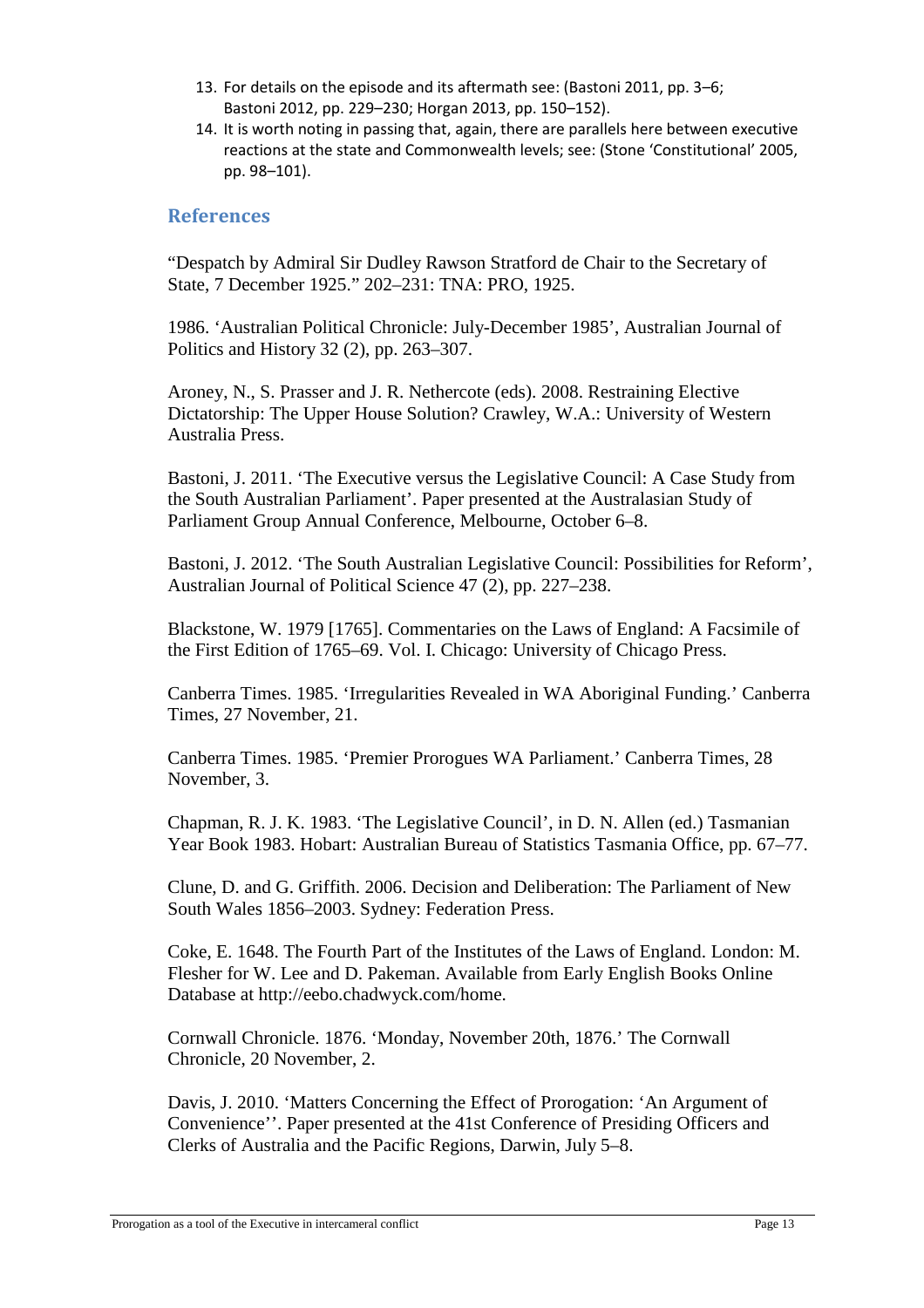Evans, H. (ed.). 2008. Odgers' Australian Senate Practice. 12th ed. Canberra: Department of the Senate.

Gauja, A. 2010. 'Evaluating the Success and Contribution of a Minor Party: the Case of the Australian Democrats', Parliamentary Affairs 63 (3), pp. 486–503.

Griffith, G. and S. Srinivasan. 2001. State Upper Houses in Australia. Sydney: NSW Parliamentary Library Research Service.

Hatsell, J. 1818. Precedents of Proceedings in the House of Commons. 4th ed. Vol. II. London: Hansard & Sons.

Hogan, M. 2006. 'John Thomas Lang', in D. Clune and K. Turner (eds), The Premiers of New South Wales: Volume Two 1901–2005. Sydney: Federation Press, pp. 179– 199.

Horgan, G. W. 2012. 'Prorogation as Partisan Political Tool: The New South Wales Experience', Journal of Parliamentary and Political Law 6 (1), pp. 161–194.

Horgan, G. W. 2012. 'Prorogation as Partisan Political Tool: The Western Australia Experience'. Paper presented at the Atlantic Provinces Political Science Association Annual Conference, Fredericton, N.B., Canada, September 28–30.

Horgan, G. W. 2013. 'Prorogation and Partisanship in Tasmania and South Australia', Parliaments, Estates and Representation 33 (2), pp. 140–155.

Launceston Examiner. 1875. 'Parliament.' Launceston Examiner, 4 November, 2–3.

Lijphart, A. 1999. Patterns of Democracy: Government Forms and Performance in Thirty-six Countries. New Haven, Conn.; London: Yale University Press.

May, T. E. 1844. A Treatise Upon The Law, Privileges, Proceedings and Usage of Parliament. London: Charles Knight & Co.

McMichael, T. 2012. 'Prorogation and Principle: The Gentrader Inquiry, Government Accountability and the Shutdown of Parliament', Australasian Parliamentary Review 27 (1), pp. 196–206.

Mercury. 1875. 'Gazette Extraordinary.' The Mercury, 1 October, 3.

Mercury. 1875. 'Monday Morning, October 4, 1875.' The Mercury, 4 October, 2.

Mercury. 1875. 'Parliament of Tasmania – Thursday 23rd September, 1875.' The Mercury, 24 September, 3.

Mercury. 1876. 'Friday, November 17th, 1876.' The Mercury, 17 November, 2.

Mercury. 1876. 'Parliament of Tasmania – Friday 17th November, 1876.' The Mercury, 18 November, 2–4.

Mercury. 1876. 'Prorogation of Parliament.' The Mercury, 21 November, 2.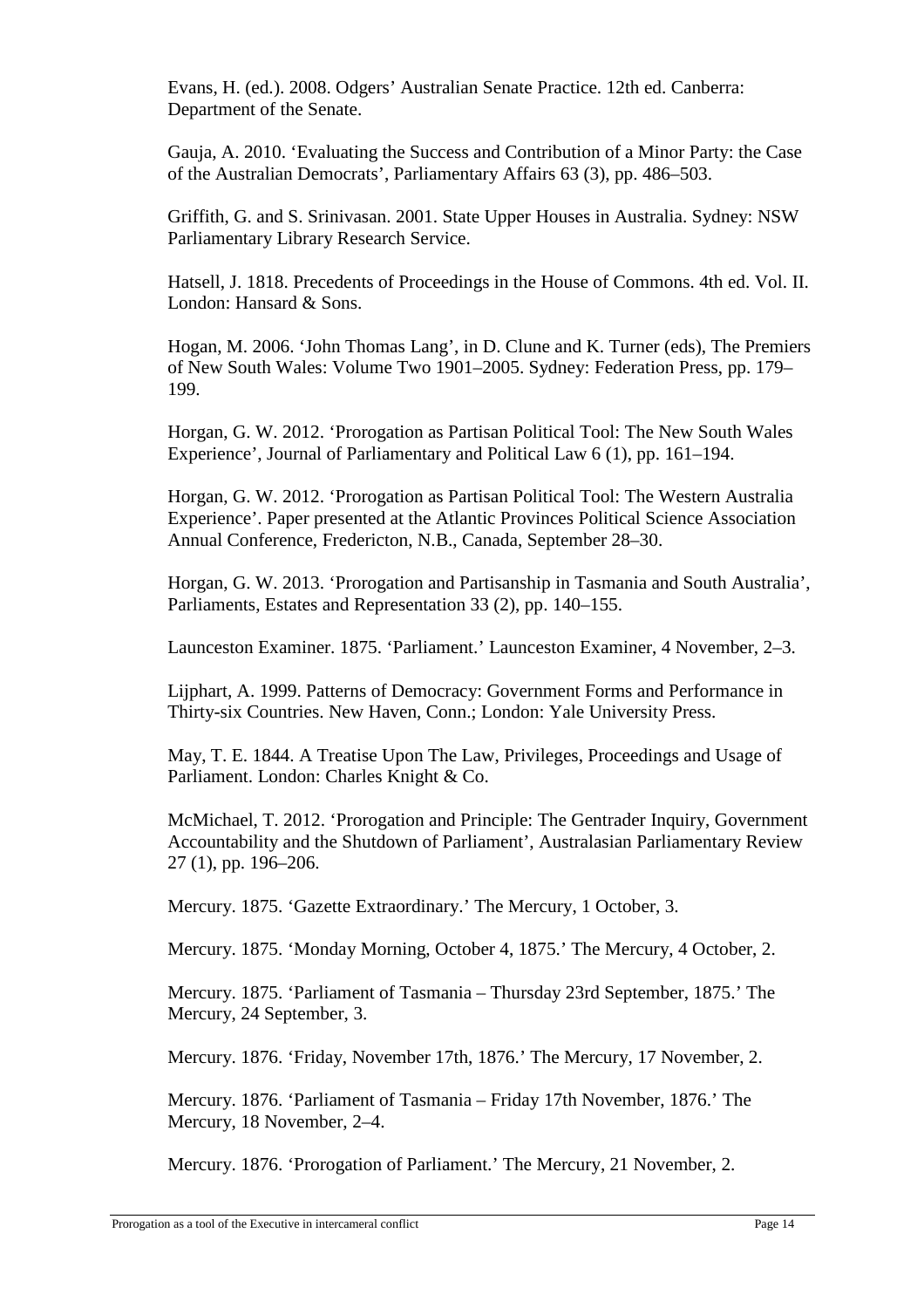Mercury. 1877. 'Tuesday Morning, December 18, 1877.' The Mercury, 18 December, 2.

Mulgan, R. 1996. 'The Australian Senate as a 'House of Review'', Australian Journal of Political Science 31 (2), pp. 191–204.

New South Wales. Constitution Amendment (Prorogation of Parliament) Act 2011. 16 May 2011. [cited July 28 2014]. Available from http://www.legislation.nsw.gov.au/sessionalview/sessional/act/2011–3.pdf.

Olivier, E. 2012. 'Proroguing the Parliament of Australia: The Effect on the Senate and the Conventions that Constrain the Prerogative Power', Federal Law Review 40 (1), pp. 69–88.

Peachment, A. 1986. 'Administrative Chronicle – Western Australia', Australian Journal of Public Administration 45 (2), pp. 156–162.

Sharman, C. 1999. 'The Representation of Small Parties and Independents in the Senate', Australian Journal of Political Science 34 (3), pp. 353–361.

Stone, B. 2002. 'Bicameralism and Democracy: The Transformation of Australian State Upper Houses', Australian Journal of Political Science 37 (2), pp. 267–281.

Stone, B. 2005. 'Changing Roles, Changing Rules: Procedural Development and Difference in Australian State Upper Houses', Australian Journal of Political Science 40 (1), pp. 33–50.

Stone, B. 2005. 'Constitutional Change and Bicameralism in Australia: the Perversity of 'Reform'', Australasian Parliamentary Review 20 (1), pp. 89–102.

Stone, B. 2008. 'State Legislative Councils – Designing for Accountability', in N. Aroney, S. Prasser and J. R. Nethercote (eds), Restraining Elective Dictatorship: The Upper House Solution? Perth: University of Western Australia Press, pp. 175–195.

Sydney Morning Herald. 1926. 'Prorogued.' Sydney Morning Herald, 26 January, 7.

Tasmania. Constitutional Act 1854. 1 November 1854. [cited 8 February 2013]. Available from http://foundingdocs.gov.au/item-sdid-34.html.

Taylor, G. 2006. The Constitution of Victoria. Sydney: Federation Press.

Townsley, W. A. 1956. 'The Parliament of Tasmania', in F. C. Green (ed.) A Century of Responsible Government 1856–1956. Hobart: LG Shea, Govt. Printer, pp. 1–55.

Twomey, A. 2009. 'Sir Dudley Rawson Stratford de Chair', in D. Clune and K. Turner (eds), The Governors of New South Wales 1788–2010. Sydney: Federation Press, pp. 457–472.

Twomey, A. 2011. 'Changing the Leader – The Constitutional Conventions Concerning the Resignation of Prime Minister and Premiers', Federal Law Review 39 (3), pp. 329–360.